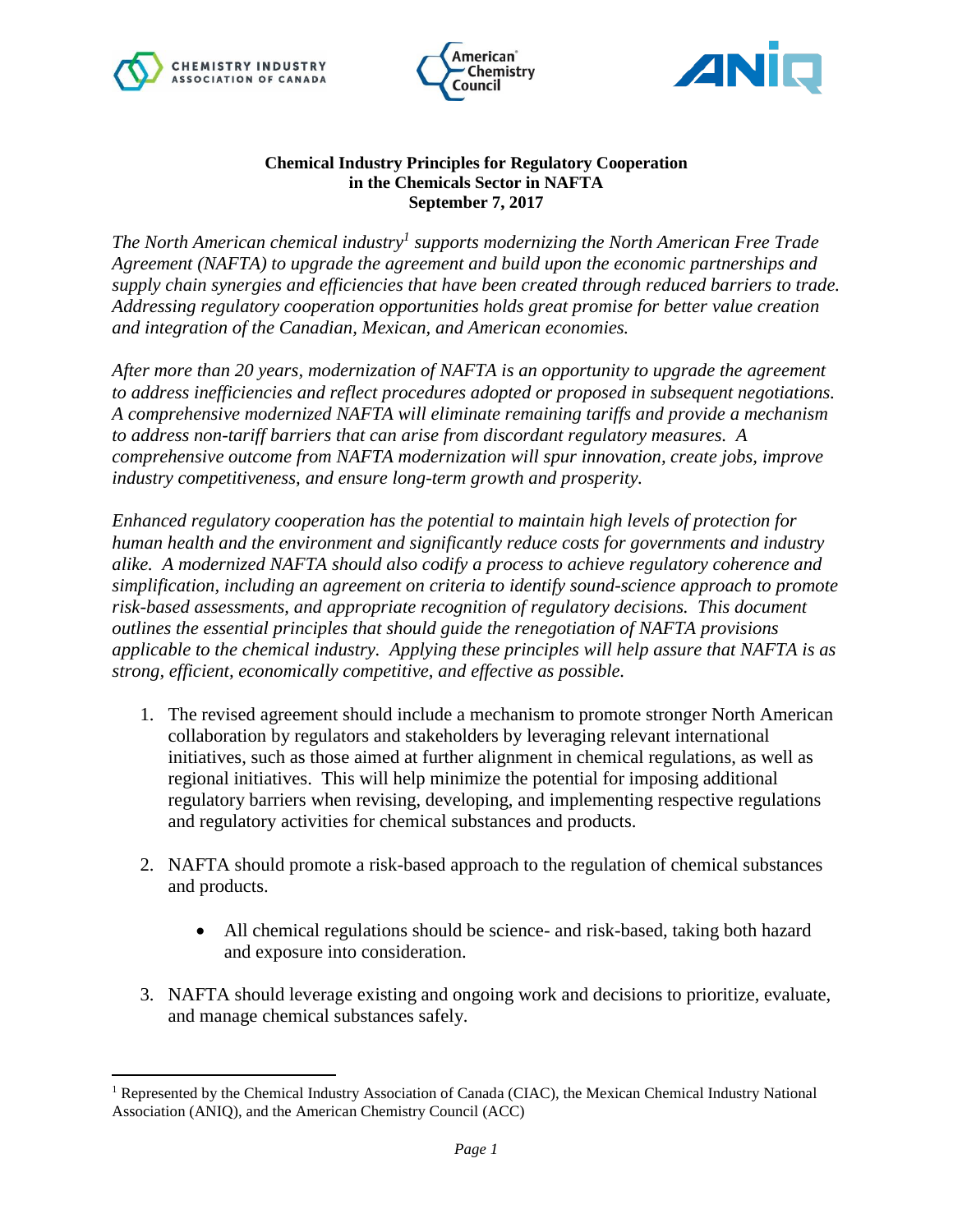





- Information on chemicals from government databases, inventories and regulations should be used to collect information on the existing chemical substances in commerce in North America, in which to set priorities for assessment.
- Opportunities to appropriately recognize related work and decisions in the three countries, such as:
	- o Identification of chemical substances in commerce;
	- o Prioritization lists of substances for risk assessment; and
	- o Risk assessments.
- 4. A mechanism to promote stronger North American scientific cooperation and enhanced coordination on scientific assessments.
	- NAFTA should include an agreement on common scientific criteria to ensure the quality and reliability of scientific data underpinning regulatory decisions. Among other elements, the agreement should include common principles for data quality, including utility, objectivity (which includes reproducibility), weight-ofthe-evidence, and integrity.
	- The right of governmental bodies to make sovereign decisions on the basis of the data and information before them should be explicitly recognized.
	- The U.S., Canada, and Mexico should encourage the use of good laboratory practices, peer review, scientifically validated test methods, standardized protocols, systematic review and other methods to ensure scientific quality of data, in a manner that is non-discriminatory.
- 5. NAFTA should promote transparency in North American cooperative activity to enhance stakeholder confidence and support for regulatory cooperation. Increased transparency by and between the parties should include:
	- Opportunities for meaningful stakeholder notice and comment on the proposed agenda for cooperation.
	- Opportunities for meaningful stakeholder participation in relevant cooperative activities.
	- Access by governments to scientific and technical expertise relevant to assessments under review in the U.S., Canada, and Mexico.
	- A meaningful consultation process on regulatory developments of relevance to the North American relationship, including notification of proposals for new or modified regulations, an opportunity for stakeholder input prior to implementation and a mechanism to respond to stakeholder input in an effective and timely manner.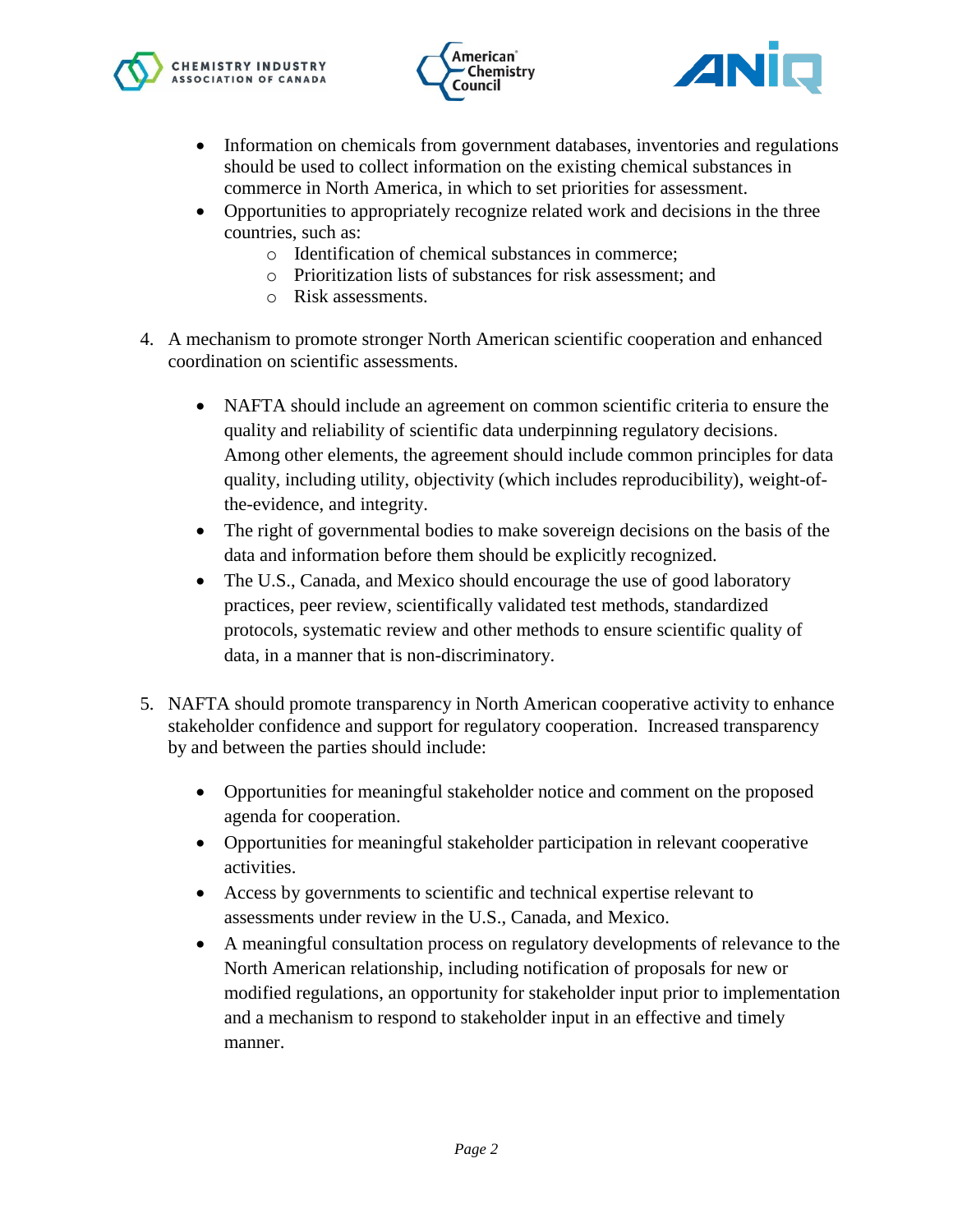





- 6. To the extent possible, NAFTA should promote alignment in timing of legislative, regulatory, and guidance documents to streamline regulatory implementation, eliminate economic divergences and enhance regulatory alignment.
- 7. NAFTA Parties should share screening-level criteria to prioritize chemicals for further review and evaluation, enabling governments and industry to focus attention and limited resources on those substances of highest concern.
	- The criteria should be science and risk-based, considering both the degree of hazard (hazard identification and characterization) and the extent of exposure potential (risk assessment), based on the weight of scientific evidence.
	- Criteria should be clearly-defined based on common data requirements to facilitate and encourage innovation and engagement by SMEs.
	- The prioritization process should leverage available data and existing hazard classification frameworks already in use across industry and agreed by regulators.
	- The prioritization process should be flexible enough to incorporate relevant scientific advances where there is broad consensus in the scientific community, including alternatives to animal testing.
	- The process should employ a relatively simple and transparent screening method.
	- The process should allow for the incorporation of significant new information to ensure prioritization decisions remain current.
- 8. NAFTA should agree on ways to enhance collaboration to facilitate increased data and information sharing to eliminate duplicative generation, testing and submission of data.
	- Regulatory agencies should share all relevant non-confidential data and information, including relevant data and information analyses.
	- NAFTA should include an agreement that stakeholders relying on data or information owned or controlled by a third party in a relevant regulatory process should demonstrate they have legal authority or permission to access the relevant underlying full study.
	- NAFTA should include adequate safeguards to ensure the protection of commercial and proprietary interests.
		- o NAFTA should agree on ways to facilitate sharing of information between governments when requested by the information owner(s), while respecting legal restrictions on access to Confidential Business Information (CBI).